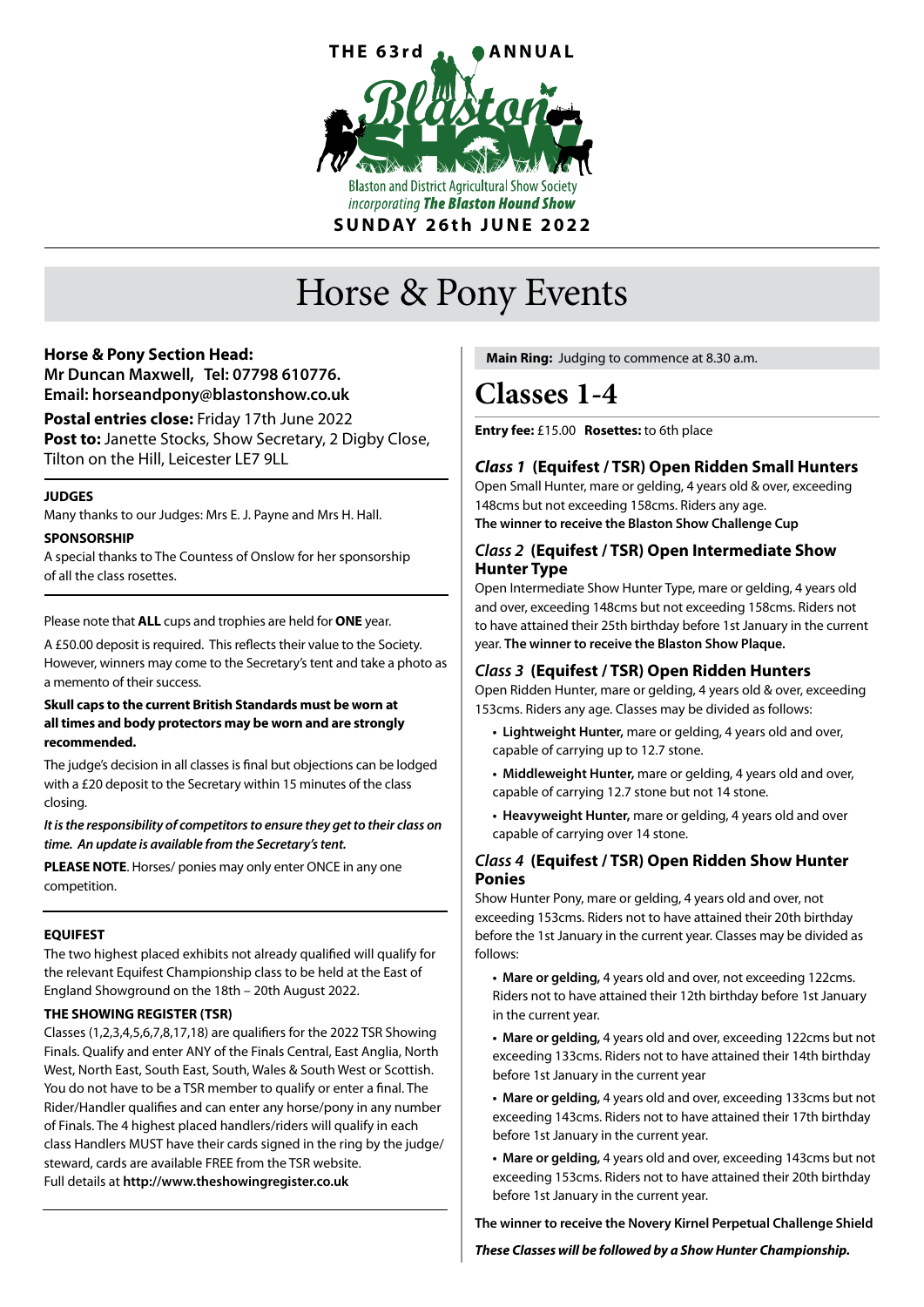# **Classes 5-10**

**Entry fee:** £15.00 **Rosettes:** to 6th place

### *Class 5* **(Equifest / TSR) Open Mountain & Moorland Ridden incorporating Junior Ridden Mountain and Moorland**

Open to Mountain & Moorland ponies registered with their respective Pure Bred Societies of Connemara, Dales, Dartmoor, Exmoor, Fell, Highland, New Forest, Shetland, Welsh A, B, C and D. Stallion, mare or gelding, 4 years old and over. Rider any age. This class may be divided as appropriate.

**The winner to receive the Blaston Show Mountain and Moorland Cup**

### *Class 6* **(Equifest / TSR) Open Mountain & Moorland Lead Rein and First Ridden**

**For Lead Rein -** Open to Mountain & Moorland ponies, registered with their respective Pure Bred Societies of Dartmoor, Exmoor, New Forest, Shetland and Welsh A or B. Mare or gelding, 4 years old and over, not exceeding 128cms. Riders not to have attained their 9 th birthday before 1st January in the current year. To be led by an attendant and shown in a Snaffle Bridle, the lead rein to be attached to the noseband only.

**For First Ridden -** Open to Mountain & Moorland ponies, registered with their respective Pure Bred Societies of Dartmoor, Exmoor, New Forest, Shetland, and Welsh A or B. Mare or gelding, 4 years old and over, not exceeding 128cms. Riders not to have attained their 12th birthday before 1st January in the current year. To be shown in any suitable bridle.

**The winner to receive the Balleroy Cragsman Trophy.**

### *Class 7* **Equifest / TSR) Open Ridden Piebald / Skewbald**

Open ridden Piebald / Skewbald stallion, mare or gelding, 4 years old & over. Riders any age. The first three places will also qualify for the BSPA Championship subject to their show rules & conditions. Classes may be divided according to entries.

**The winner to receive the Henry Tate Challenge Cup**

### *Class 8* **(Equifest / TSR) Open Ridden Cobs and Open Maxi Cobs**

For Open Ridden Cobs – Open to mare or gelding, 4 years old & over, exceeding 148cms but not exceeding 155cms. To be shown hogged and trimmed. Riders any age. Classes may be divided as follows:

**• Open Lightweight Ridden Cob,** mare or gelding, exceeding

148cms but not exceeding 155cms. To be shown hogged and trimmed. Riders any age.

**• Open Heavyweight Ridden Cob,** mare or gelding, exceeding 148cms but not exceeding 155cms. To be shown hogged and trimmed. Riders any age.

**For Open Maxi Cobs** – Open to mare or gelding 4 years old and over, exceeding 155cms – to be judged as Cobs. To be shown hogged and trimmed. Riders any age.

**The winner to receive the Members Trophy**

### *Class 9* **Ridden Ex-Racehorse** *(Not before 1pm)*

Open to all thoroughbreds unraced and raced 4 years and over that have been 'in training' and are registered with Wetherbys. Class to be judged on turnout, manners, way of going, performance and JUDGES mation.

**The winner to receive the 'John' Trophy** The two highest placed exhibits not already qualified will qualify for Englass *10***Ridden Veteran**h - 20th August 2022. the relevant Equifest Championship class to be held at the East of

Open to riders of any age and to horses over 15 years of age of any height.

**The winner to receive the Falcon Hotel Challenge Cup**

*These Classes will be followed by a Show Horse Championship.*

 **Ring 2:** Classes to commence at 8.30 a.m.

# **Classes 11 & 12**

**Entry fee:** £15.00 **Rosettes:** to 6th place **Prize Money First:** £15.00 **Second:** £11.00 **Third:** £9.00

# *Class 11* **Arena Eventing (Pony)**

Arena Eventing is a two phase competition, General rules follow the current Pony Club Eventing Rule book except as modified below. Competitors will jump a course of show jumps immediately followed by a course of cross country style fences. There will be no more than 20 (dependent on size of arena) jumping efforts in total. The optimum time should be based on a speed of 325 mpm (PC80 and below), Horses/Ponies must be aged 5 years old and over. Stop Watches are not permitted.

The winner will be the competitor with the lowest number of penalties. In the event of a tie the winner will be the one closest to the optimum time. The course will only be open for walking before the class starts. The Judge's decision is final.

**The winner to receive the Fernie Pony Club Cup**

# *Class 12* **Arena Eventing (Horse)**

Arena Eventing is a two phase competition, General rules follow the current Pony Club Eventing Rule book except as modified below. Competitors will jump a course of show jumps immediately followed by a course of cross country style fences. There will be no more than 20 (dependent on size of arena) jumping efforts in total. The optimum time should be based on a speed 375 mpm (PC90 and above). Horses/ Ponies must be aged 5 years old and over. Stop Watches are not permitted.

The winner will be the competitor with the lowest number of penalties. In the event of a tie the winner will be the one closest to the optimum time. The course will only be open for walking before the class starts. The Judge's decision is final.

**The winner to receive the Ernest Harrison Challenge Cup**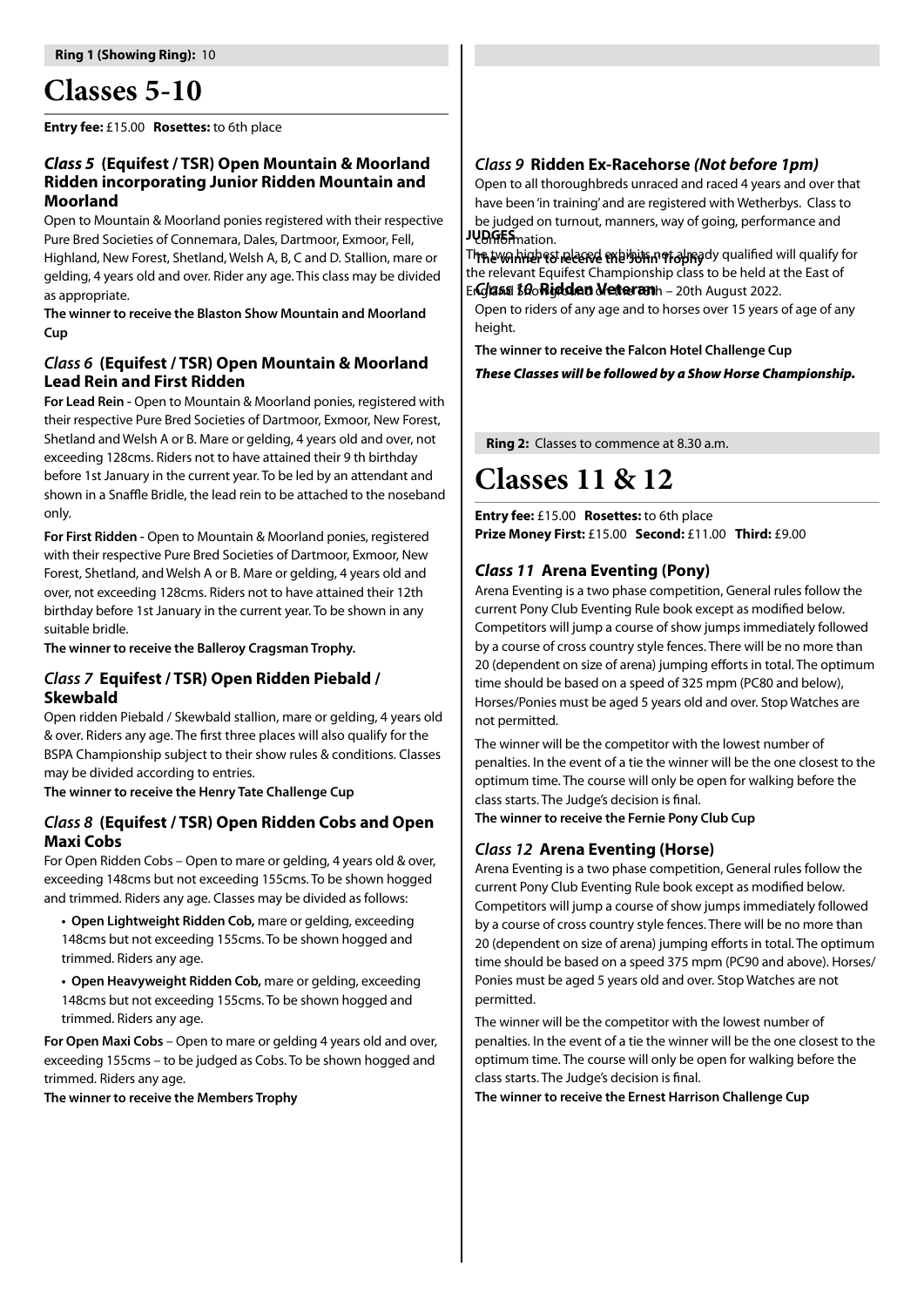# **Classes 13-16**

#### **Entry fee:** £15.00 **Rosettes:** to 6th place

# *Class 13* **(70 cm Horse and Pony Open Jumping)**

Maximum height 70cm. Time limit of 2 minutes allowed in the first section of the course. The second section of the course will be timed. No jump off.

### **Faults**

- Knock down 4 faults
- First refusal 4 faults, Second refusal 4 faults, Third refusal - elimination
- A horse or rider fall anywhere on the course elimination.

**Winner to receive the Blaston Novice Cup**

# *Class 14* **(80cm Horse and Pony Open Jumping)**

Maximum height 80cm. Time limit of 2 minutes allowed in the first section of the course. The second section of the course will be timed. No jump off

### **Faults**

- Knock down 4 faults
- First refusal 4 faults, Second refusal 4 faults,
- Third refusal elimination
- A horse or rider fall anywhere on the course elimination.

# *Class 15* **(90cm Horse and Pony Open Jumping)**

Maximum height 90cm. Time limit of 2 minutes allowed in the first section of the course. The second section of the course will be timed. No jump off

### **Faults**

- Knock down 4 faults
- First refusal 4 faults, Second refusal 4 faults,
	- Third refusal elimination
- A horse or rider fall anywhere on the course elimination.

**Winner to receive the Blaston Show Accumulator Cup**

# *Class 16* **(100cm Horse and Pony Open Jumping)**

Maximum height 100cm. Time limit of 2 minutes allowed in the first section of the course. The second section of the course will be timed. No jump off

### **Winner to receive the Blaston Show Grand Prix Cup Faults**

- Knock down 4 faults
- First refusal 4 faults, Second refusal 4 faults,
	- Third refusal elimination
- A horse or rider fall anywhere on the course elimination.

**Winner to receive the Blaston Show Grand Prix Cup**

# **Classes 17 & 18**

**Entry fee:** £15.00 **Rosettes:** to 6th place **Prize Money First:** £15.00 **Second:** £11.00 **Third:** £9.00

# *Class 17* **(Equifest / TSR) Open Working Hunter Ponies**

Working Hunter Pony, mare or gelding, 4 years old and over, not exceeding 153cms. Riders must be the correct age for the animal they ride. Riders not to have attained their 25th birthday before 1st January in the current year. The course should consist of not less than 7 fences and should contain a change of direction and a spread fence. **The winner to receive The Gamesmaster Trophy**

# *Class 18* **(Equifest / TSR) Open Working Hunter**

Stallion, mare or gelding, 4 years old and over, exceeding 148cms. Riders of stallions to have attained their 14th birthday before 1st January in the current year. Maximum height of fences 1.14m (3'9") at the discretion of the Judges.

These classes will be followed by a working hunter championship **(The winner to receive the Blaston Show Working Hunter Champion Plate, The highest placed horse that has hunted in the Fernie or Cottesmore countries in the last season will receive the Huntsman Trophy)** and an Overall Hunter Championship.

**Main Ring:** 2.00 p.m.

# **Fancy Dress**

**2.00pm** *(may alter slightly according to Main Ring activities)* **Entry FREE**

This class is open to everyone with or without a pony. Mounted competitors must wear a hard hat. The theme for this year is The Queen's Platinum Jubilee.